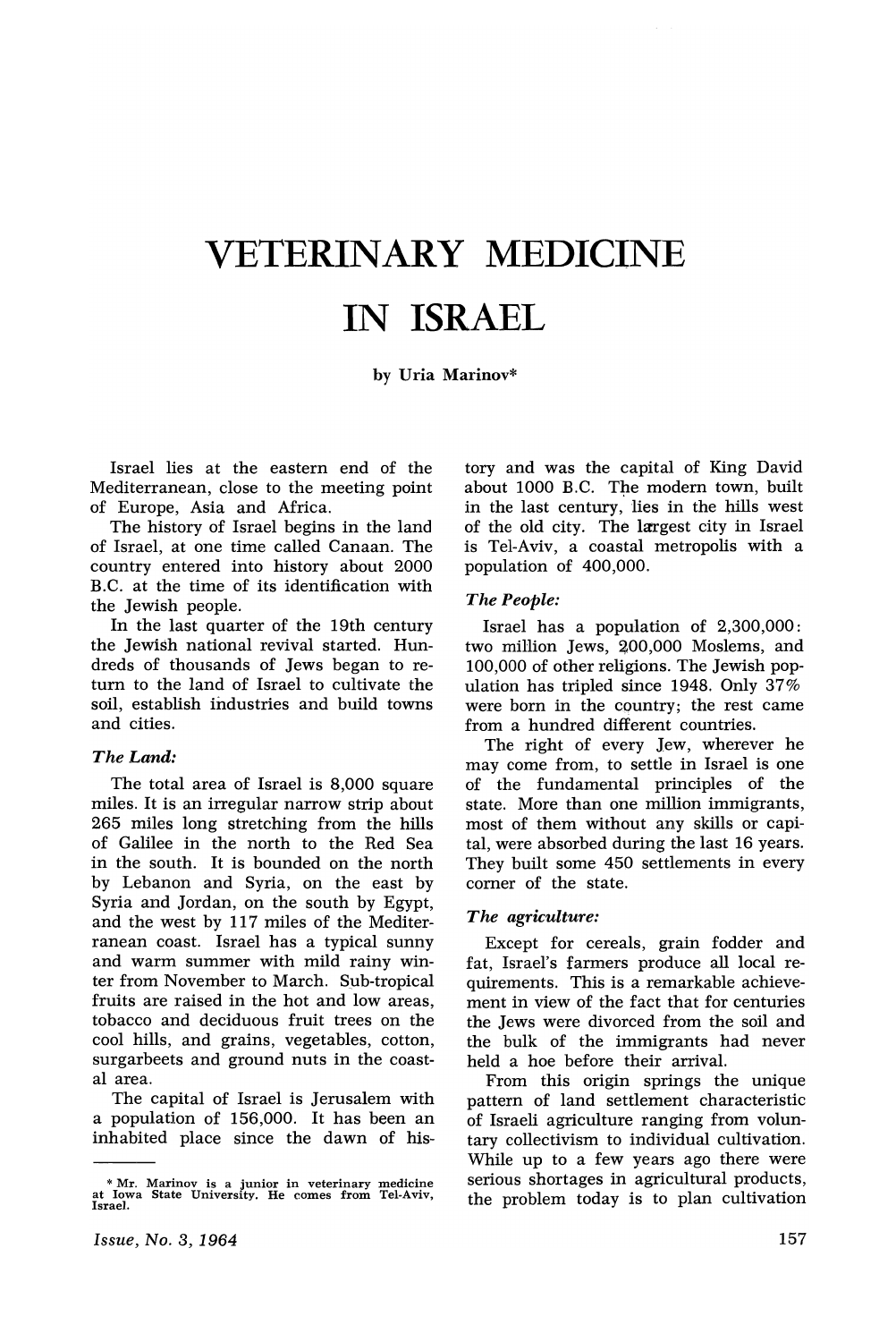and marketing to offset surpluses of many types of produce.

Centuries of neglect had left much of the land unfit for cultivation. By draining swamps, anchoring dunes, ameliorating the aridity of the soil and finding hitherto untapped sources of water, the people of Israel more than doubled the area of cultivation. Today over 1,000,000 acres are cultivated. Special attention has been paid in recent years to cattle breeding. A number of Holstein cows and bulls were brought from the U. S.

The same general pattern is true for beef cattle. Although most of the nation's protein needs are supplied by modern and intensive poultry industry, beef cattle are imported from many countries to build a new Israeli breed.

Sheep are also used extensively and are milked for the production of cheese. Most of the sheep and cattle are milked with milking machines, and artificial insemination is used exclusively in dairy cattle.



At the Agricultural Research Station, Nes Ziona

## *Agricultural education:*

Israel has several institutions for higher education; some of them are known the world over for their achievements in science. The medical school in Jerusalem, the agriculture college in Rehovat (parts of the Hebrew University), Israel Institute of Technology and Weizman Institute are some of these institutions. Special attention is given to research in agriculture and applied areas. The Institute of Agriculture is responsible for the planning of research and is the, highest scientific



The Hadassah-Hebrew University Medical Centre at Ein Kerem, Jerusalem

authority in the field. It was founded by the merging of the Ministry of Agriculture Research Station and the Hebrew University's department of agriculture. A thousand-acre central experimental farm and an experimental farm in the north and in the south are part of this institute.

So far Israel does not have a veterinary medical school. A special committee from the different organizations concerned with the problem is working now on a program to open a school. The only problem concerning the opening of a school is that of how many veterinarians a year can such a small country support. All the veterinarians practicing today in Israel are graduates of European and American schools.

## *Veterinary Practice:*

Of the two hundred veterinarians in Israel, more than eighty are in agricultural areas; the rest are in government (sixty), municipal (forty), industry and research (twenty).

Most of the practitioners are members of a cooperative insurance company. The company was established by veterinarians some 30 years ago and is concerned with the veterinary service to most of the farmers. Each practitioner chooses the area in which he would like to work. He is supplied with a house, car, and all the instruments and supplies that he needs. In his area he provides the farmer with continuous care to all animals. The farmer insures each of his animals and pays a premium once a year. For this premium